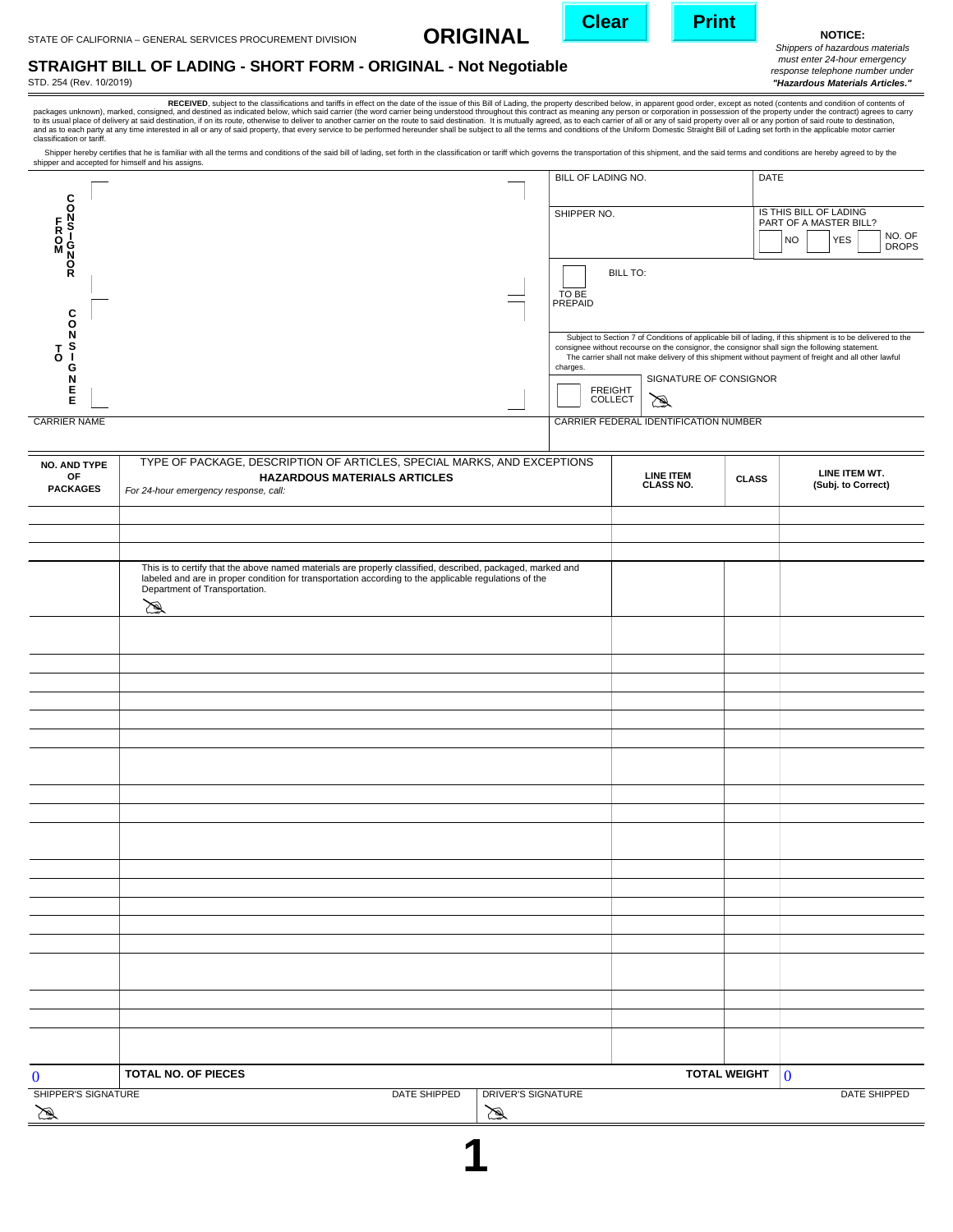**SHIPPING ORDER**

**STRAIGHT BILL OF LADING - SHORT FORM - ORIGINAL - Not Negotiable**

STD. 254 (Rev. 10/2019)

*Shippers of hazardous materials must enter 24-hour emergency response telephone number under "Hazardous Materials Articles."*

RECEUVED, subject to the classifications and tariffs in effect on the date of the issue of this Bill of Lading, the property described below, in apparent good order, except as noted (contents and condition of contents of<br>D

Shipper hereby certifies that he is familiar with all the terms and conditions of the said bill of lading, set forth in the classification or tariff which governs the transportation of this shipment, and the said terms and shipper and accepted for himself and his assigns.

|                       | BILL OF LADING NO.                  |                                        | <b>DATE</b>                                                                                                                                                                                                                                                                                                           |
|-----------------------|-------------------------------------|----------------------------------------|-----------------------------------------------------------------------------------------------------------------------------------------------------------------------------------------------------------------------------------------------------------------------------------------------------------------------|
| C<br>O<br>M<br>N<br>N | SHIPPER NO.                         |                                        | IS THIS BILL OF LADING<br>PART OF A MASTER BILL?<br>NO. OF<br><b>YES</b><br><b>NO</b><br><b>DROPS</b>                                                                                                                                                                                                                 |
| $\frac{0}{R}$<br>С    | <b>BILL TO:</b><br>TO BE<br>PREPAID |                                        |                                                                                                                                                                                                                                                                                                                       |
| O                     | charges.                            |                                        | Subject to Section 7 of Conditions of applicable bill of lading, if this shipment is to be delivered to the<br>consignee without recourse on the consignor, the consignor shall sign the following statement.<br>The carrier shall not make delivery of this shipment without payment of freight and all other lawful |
| Е<br>Е                | <b>FREIGHT</b><br><b>COLLECT</b>    | SIGNATURE OF CONSIGNOR<br>$\mathbb{Z}$ |                                                                                                                                                                                                                                                                                                                       |
| <b>CARRIER NAME</b>   |                                     | CARRIER FEDERAL IDENTIFICATION NUMBER  |                                                                                                                                                                                                                                                                                                                       |

| NO. AND TYPE                    | TYPE OF PACKAGE, DESCRIPTION OF ARTICLES, SPECIAL MARKS, AND EXCEPTIONS                                                                                                                                                                                |                                |                     |                                     |  |
|---------------------------------|--------------------------------------------------------------------------------------------------------------------------------------------------------------------------------------------------------------------------------------------------------|--------------------------------|---------------------|-------------------------------------|--|
| OF<br><b>PACKAGES</b>           | <b>HAZARDOUS MATERIALS ARTICLES</b><br>For 24-hour emergency response, call:                                                                                                                                                                           | <b>LINE ITEM<br/>CLASS NO.</b> | <b>CLASS</b>        | LINE ITEM WT.<br>(Subj. to Correct) |  |
|                                 |                                                                                                                                                                                                                                                        |                                |                     |                                     |  |
|                                 |                                                                                                                                                                                                                                                        |                                |                     |                                     |  |
|                                 |                                                                                                                                                                                                                                                        |                                |                     |                                     |  |
|                                 | This is to certify that the above named materials are properly classified, described, packaged, marked and labeled and are in proper condition for transportation according to the applicable regulations of the<br>Department of Transportation.<br>図 |                                |                     |                                     |  |
|                                 |                                                                                                                                                                                                                                                        |                                |                     |                                     |  |
|                                 |                                                                                                                                                                                                                                                        |                                |                     |                                     |  |
|                                 |                                                                                                                                                                                                                                                        |                                |                     |                                     |  |
|                                 |                                                                                                                                                                                                                                                        |                                |                     |                                     |  |
|                                 |                                                                                                                                                                                                                                                        |                                |                     |                                     |  |
|                                 |                                                                                                                                                                                                                                                        |                                |                     |                                     |  |
|                                 |                                                                                                                                                                                                                                                        |                                |                     |                                     |  |
|                                 |                                                                                                                                                                                                                                                        |                                |                     |                                     |  |
|                                 |                                                                                                                                                                                                                                                        |                                |                     |                                     |  |
|                                 |                                                                                                                                                                                                                                                        |                                |                     |                                     |  |
|                                 |                                                                                                                                                                                                                                                        |                                |                     |                                     |  |
|                                 |                                                                                                                                                                                                                                                        |                                |                     |                                     |  |
|                                 |                                                                                                                                                                                                                                                        |                                |                     |                                     |  |
|                                 |                                                                                                                                                                                                                                                        |                                |                     |                                     |  |
|                                 |                                                                                                                                                                                                                                                        |                                |                     |                                     |  |
|                                 |                                                                                                                                                                                                                                                        |                                |                     |                                     |  |
|                                 |                                                                                                                                                                                                                                                        |                                |                     |                                     |  |
|                                 |                                                                                                                                                                                                                                                        |                                |                     |                                     |  |
|                                 |                                                                                                                                                                                                                                                        |                                |                     |                                     |  |
|                                 |                                                                                                                                                                                                                                                        |                                |                     |                                     |  |
|                                 |                                                                                                                                                                                                                                                        |                                |                     |                                     |  |
|                                 |                                                                                                                                                                                                                                                        |                                |                     |                                     |  |
|                                 |                                                                                                                                                                                                                                                        |                                |                     |                                     |  |
| $\bf{0}$                        | TOTAL NO. OF PIECES                                                                                                                                                                                                                                    |                                | <b>TOTAL WEIGHT</b> | $\bf{0}$                            |  |
| <b>SHIPPER'S SIGNATURE</b><br>B | DATE SHIPPED<br><b>DRIVER'S SIGNATURE</b><br>∕≋                                                                                                                                                                                                        |                                |                     | DATE SHIPPED                        |  |
|                                 |                                                                                                                                                                                                                                                        |                                |                     |                                     |  |

**2**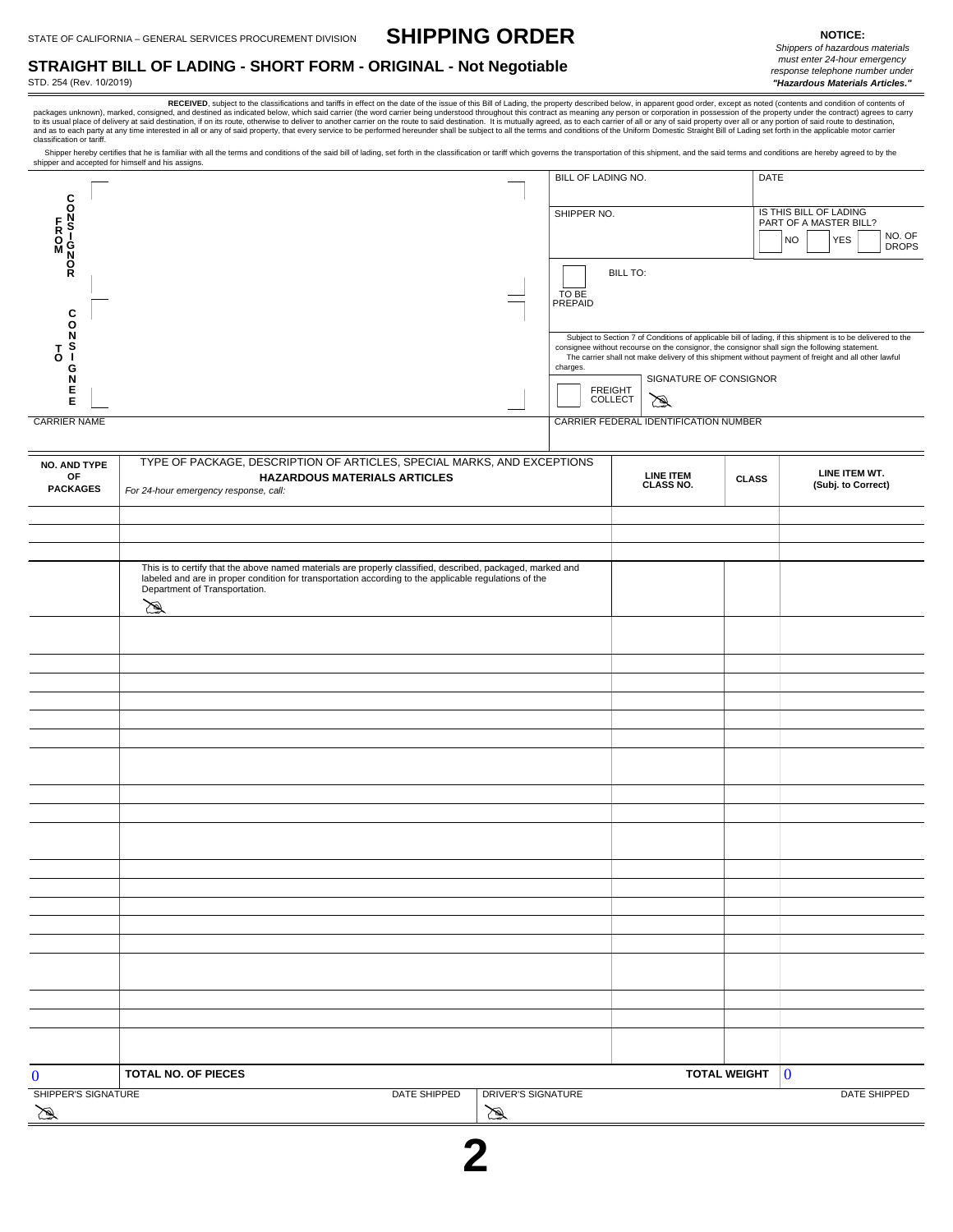## **STRAIGHT BILL OF LADING - SHORT FORM - ORIGINAL - Not Negotiable**

STD. 254 (Rev. 10/2019)

RECEIVED, subject to the classifications and tariffs in effect on the date of the issue of this Bill of Lading, the property described below, in apparent good order, except as noted (contents and condition of contents of packages unknown), marked, consigned, and destined as indicated below, which said carrier (the word carrier being understood throughout this contract as meaning any person or corporation in possession of the property under

Shipper hereby certifies that he is familiar with all the terms and conditions of the said bill of lading, set forth in the classification or tariff which governs the transportation of this shipment, and the said terms and shipper and accepted for himself and his assigns.

|                              | <b>BILL OF LADING NO.</b>           |                                       | <b>DATE</b>                                                                                                                                                                                                                                                                                                           |
|------------------------------|-------------------------------------|---------------------------------------|-----------------------------------------------------------------------------------------------------------------------------------------------------------------------------------------------------------------------------------------------------------------------------------------------------------------------|
| C                            |                                     |                                       |                                                                                                                                                                                                                                                                                                                       |
| F.<br>Ŝ<br><b>RON</b><br>MON | SHIPPER NO.                         |                                       | IS THIS BILL OF LADING<br>PART OF A MASTER BILL?<br>NO. OF<br><b>YES</b><br><b>NO</b><br><b>DROPS</b>                                                                                                                                                                                                                 |
| o<br>C                       | <b>BILL TO:</b><br>TO BE<br>PREPAID |                                       |                                                                                                                                                                                                                                                                                                                       |
| ъ<br>O.<br>G                 | charges.                            |                                       | Subject to Section 7 of Conditions of applicable bill of lading, if this shipment is to be delivered to the<br>consignee without recourse on the consignor, the consignor shall sign the following statement.<br>The carrier shall not make delivery of this shipment without payment of freight and all other lawful |
| E                            | <b>FREIGHT</b><br><b>COLLECT</b>    | SIGNATURE OF CONSIGNOR<br>☎           |                                                                                                                                                                                                                                                                                                                       |
| <b>CARRIER NAME</b>          |                                     | CARRIER FEDERAL IDENTIFICATION NUMBER |                                                                                                                                                                                                                                                                                                                       |

| <b>NO. AND TYPE</b> | TYPE OF PACKAGE, DESCRIPTION OF ARTICLES, SPECIAL MARKS, AND EXCEPTIONS                                                                                                                                                                           |                    |                                |                     |               |
|---------------------|---------------------------------------------------------------------------------------------------------------------------------------------------------------------------------------------------------------------------------------------------|--------------------|--------------------------------|---------------------|---------------|
| OF                  | <b>HAZARDOUS MATERIALS ARTICLES</b>                                                                                                                                                                                                               |                    | <b>LINE ITEM<br/>CLASS NO.</b> | <b>CLASS</b>        | LINE ITEM WT. |
| <b>PACKAGES</b>     | For 24-hour emergency response, call:                                                                                                                                                                                                             |                    |                                | (Subj. to Correct)  |               |
|                     |                                                                                                                                                                                                                                                   |                    |                                |                     |               |
|                     |                                                                                                                                                                                                                                                   |                    |                                |                     |               |
|                     |                                                                                                                                                                                                                                                   |                    |                                |                     |               |
|                     |                                                                                                                                                                                                                                                   |                    |                                |                     |               |
|                     | This is to certify that the above named materials are properly classified, described, packaged, marked and labeled and are in proper condition for transportation according to the applicable regulations of the<br>Department of Transportation. |                    |                                |                     |               |
|                     | 図                                                                                                                                                                                                                                                 |                    |                                |                     |               |
|                     |                                                                                                                                                                                                                                                   |                    |                                |                     |               |
|                     |                                                                                                                                                                                                                                                   |                    |                                |                     |               |
|                     |                                                                                                                                                                                                                                                   |                    |                                |                     |               |
|                     |                                                                                                                                                                                                                                                   |                    |                                |                     |               |
|                     |                                                                                                                                                                                                                                                   |                    |                                |                     |               |
|                     |                                                                                                                                                                                                                                                   |                    |                                |                     |               |
|                     |                                                                                                                                                                                                                                                   |                    |                                |                     |               |
|                     |                                                                                                                                                                                                                                                   |                    |                                |                     |               |
|                     |                                                                                                                                                                                                                                                   |                    |                                |                     |               |
|                     |                                                                                                                                                                                                                                                   |                    |                                |                     |               |
|                     |                                                                                                                                                                                                                                                   |                    |                                |                     |               |
|                     |                                                                                                                                                                                                                                                   |                    |                                |                     |               |
|                     |                                                                                                                                                                                                                                                   |                    |                                |                     |               |
|                     |                                                                                                                                                                                                                                                   |                    |                                |                     |               |
|                     |                                                                                                                                                                                                                                                   |                    |                                |                     |               |
|                     |                                                                                                                                                                                                                                                   |                    |                                |                     |               |
|                     |                                                                                                                                                                                                                                                   |                    |                                |                     |               |
|                     |                                                                                                                                                                                                                                                   |                    |                                |                     |               |
|                     |                                                                                                                                                                                                                                                   |                    |                                |                     |               |
|                     |                                                                                                                                                                                                                                                   |                    |                                |                     |               |
|                     |                                                                                                                                                                                                                                                   |                    |                                |                     |               |
|                     |                                                                                                                                                                                                                                                   |                    |                                |                     |               |
|                     |                                                                                                                                                                                                                                                   |                    |                                |                     |               |
|                     |                                                                                                                                                                                                                                                   |                    |                                |                     |               |
|                     |                                                                                                                                                                                                                                                   |                    |                                |                     |               |
| $\bf{0}$            | TOTAL NO. OF PIECES                                                                                                                                                                                                                               |                    |                                | <b>TOTAL WEIGHT</b> | $\bf{0}$      |
| SHIPPER'S SIGNATURE | DATE SHIPPED                                                                                                                                                                                                                                      | DRIVER'S SIGNATURE |                                |                     | DATE SHIPPED  |
| 凤                   |                                                                                                                                                                                                                                                   | 図                  |                                |                     |               |
|                     |                                                                                                                                                                                                                                                   |                    |                                |                     |               |

**3**

**NOTICE:**

*Shippers of hazardous materials must enter 24-hour emergency response telephone number under "Hazardous Materials Articles."*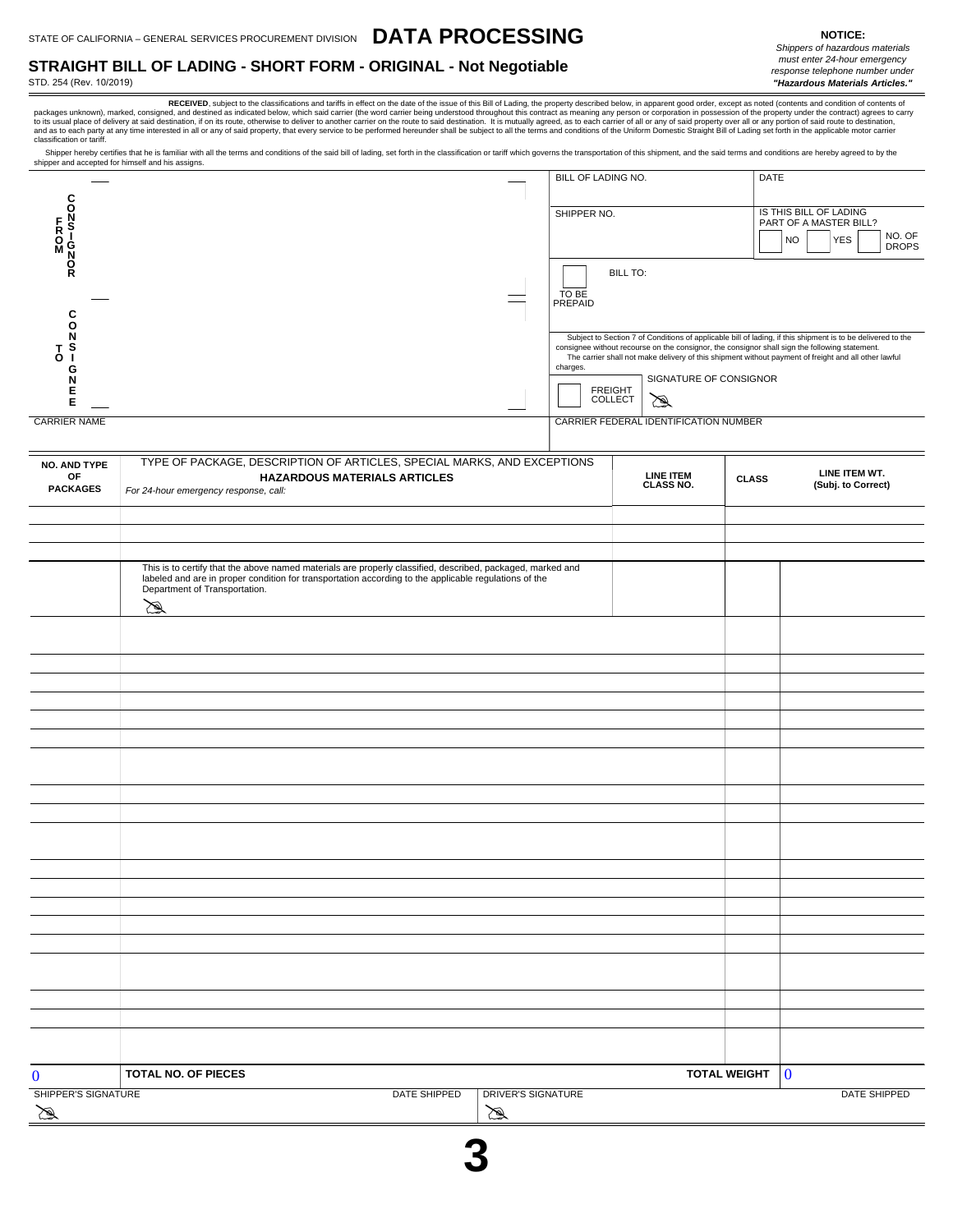**MEMORANDUM**

## **STRAIGHT BILL OF LADING - SHORT FORM - ORIGINAL - Not Negotiable**

STD. 254 (Rev. 10/2019)

*must enter 24-hour emergency response telephone number under "Hazardous Materials Articles."*

packages unknown), marked, consigned, and destined as indicated below, which said carrier (the word carrier beind understood throughout this contract as meaning any person or corporation in possession of the property under

Shipper hereby certifies that he is familiar with all the terms and conditions of the said bill of lading, set forth in the classification or tariff which governs the transportation of this shipment, and the said terms and shipper and accepted for himself and his assigns.

| C                       | BILL OF LADING NO.                  |                                       | <b>DATE</b>                                                                                                                                                                                                                                                                                                           |
|-------------------------|-------------------------------------|---------------------------------------|-----------------------------------------------------------------------------------------------------------------------------------------------------------------------------------------------------------------------------------------------------------------------------------------------------------------------|
| י<br>o i<br>N           | SHIPPER NO.                         |                                       | IS THIS BILL OF LADING<br>PART OF A MASTER BILL?<br>NO. OF<br><b>YES</b><br><b>NO</b><br><b>DROPS</b>                                                                                                                                                                                                                 |
| $\frac{0}{R}$<br>C<br>O | <b>BILL TO:</b><br>TO BE<br>PREPAID |                                       |                                                                                                                                                                                                                                                                                                                       |
| O<br>G                  | charges.                            |                                       | Subject to Section 7 of Conditions of applicable bill of lading, if this shipment is to be delivered to the<br>consignee without recourse on the consignor, the consignor shall sign the following statement.<br>The carrier shall not make delivery of this shipment without payment of freight and all other lawful |
| Е<br>E                  | <b>FREIGHT</b><br><b>COLLECT</b>    | SIGNATURE OF CONSIGNOR<br>☎           |                                                                                                                                                                                                                                                                                                                       |
| <b>CARRIER NAME</b>     |                                     | CARRIER FEDERAL IDENTIFICATION NUMBER |                                                                                                                                                                                                                                                                                                                       |

| <b>NO. AND TYPE</b>                 | TYPE OF PACKAGE, DESCRIPTION OF ARTICLES, SPECIAL MARKS, AND EXCEPTIONS                                                                                                                                                                                |                                    |                                |                         |                                     |
|-------------------------------------|--------------------------------------------------------------------------------------------------------------------------------------------------------------------------------------------------------------------------------------------------------|------------------------------------|--------------------------------|-------------------------|-------------------------------------|
| OF<br><b>PACKAGES</b>               | <b>HAZARDOUS MATERIALS ARTICLES</b><br>For 24-hour emergency response, call:                                                                                                                                                                           |                                    | <b>LINE ITEM<br/>CLASS NO.</b> | <b>CLASS</b>            | LINE ITEM WT.<br>(Subj. to Correct) |
|                                     |                                                                                                                                                                                                                                                        |                                    |                                |                         |                                     |
|                                     |                                                                                                                                                                                                                                                        |                                    |                                |                         |                                     |
|                                     |                                                                                                                                                                                                                                                        |                                    |                                |                         |                                     |
|                                     | This is to certify that the above named materials are properly classified, described, packaged, marked and labeled and are in proper condition for transportation according to the applicable regulations of the<br>Department of Transportation.<br>⊠ |                                    |                                |                         |                                     |
|                                     |                                                                                                                                                                                                                                                        |                                    |                                |                         |                                     |
|                                     |                                                                                                                                                                                                                                                        |                                    |                                |                         |                                     |
|                                     |                                                                                                                                                                                                                                                        |                                    |                                |                         |                                     |
|                                     |                                                                                                                                                                                                                                                        |                                    |                                |                         |                                     |
|                                     |                                                                                                                                                                                                                                                        |                                    |                                |                         |                                     |
|                                     |                                                                                                                                                                                                                                                        |                                    |                                |                         |                                     |
|                                     |                                                                                                                                                                                                                                                        |                                    |                                |                         |                                     |
|                                     |                                                                                                                                                                                                                                                        |                                    |                                |                         |                                     |
|                                     |                                                                                                                                                                                                                                                        |                                    |                                |                         |                                     |
|                                     |                                                                                                                                                                                                                                                        |                                    |                                |                         |                                     |
|                                     |                                                                                                                                                                                                                                                        |                                    |                                |                         |                                     |
|                                     |                                                                                                                                                                                                                                                        |                                    |                                |                         |                                     |
|                                     |                                                                                                                                                                                                                                                        |                                    |                                |                         |                                     |
|                                     |                                                                                                                                                                                                                                                        |                                    |                                |                         |                                     |
|                                     |                                                                                                                                                                                                                                                        |                                    |                                |                         |                                     |
|                                     |                                                                                                                                                                                                                                                        |                                    |                                |                         |                                     |
|                                     |                                                                                                                                                                                                                                                        |                                    |                                |                         |                                     |
|                                     |                                                                                                                                                                                                                                                        |                                    |                                |                         |                                     |
|                                     |                                                                                                                                                                                                                                                        |                                    |                                |                         |                                     |
|                                     |                                                                                                                                                                                                                                                        |                                    |                                |                         |                                     |
|                                     |                                                                                                                                                                                                                                                        |                                    |                                |                         |                                     |
|                                     |                                                                                                                                                                                                                                                        |                                    |                                |                         |                                     |
|                                     |                                                                                                                                                                                                                                                        |                                    |                                |                         |                                     |
|                                     |                                                                                                                                                                                                                                                        |                                    |                                |                         |                                     |
| $\bf{0}$                            | TOTAL NO. OF PIECES                                                                                                                                                                                                                                    |                                    | <b>TOTAL WEIGHT</b>            | $\overline{\mathbf{0}}$ |                                     |
| SHIPPER'S SIGNATURE<br>$\mathbb{Z}$ | DATE SHIPPED                                                                                                                                                                                                                                           | DRIVER'S SIGNATURE<br>$\mathbb{Z}$ |                                |                         | DATE SHIPPED                        |

**4**